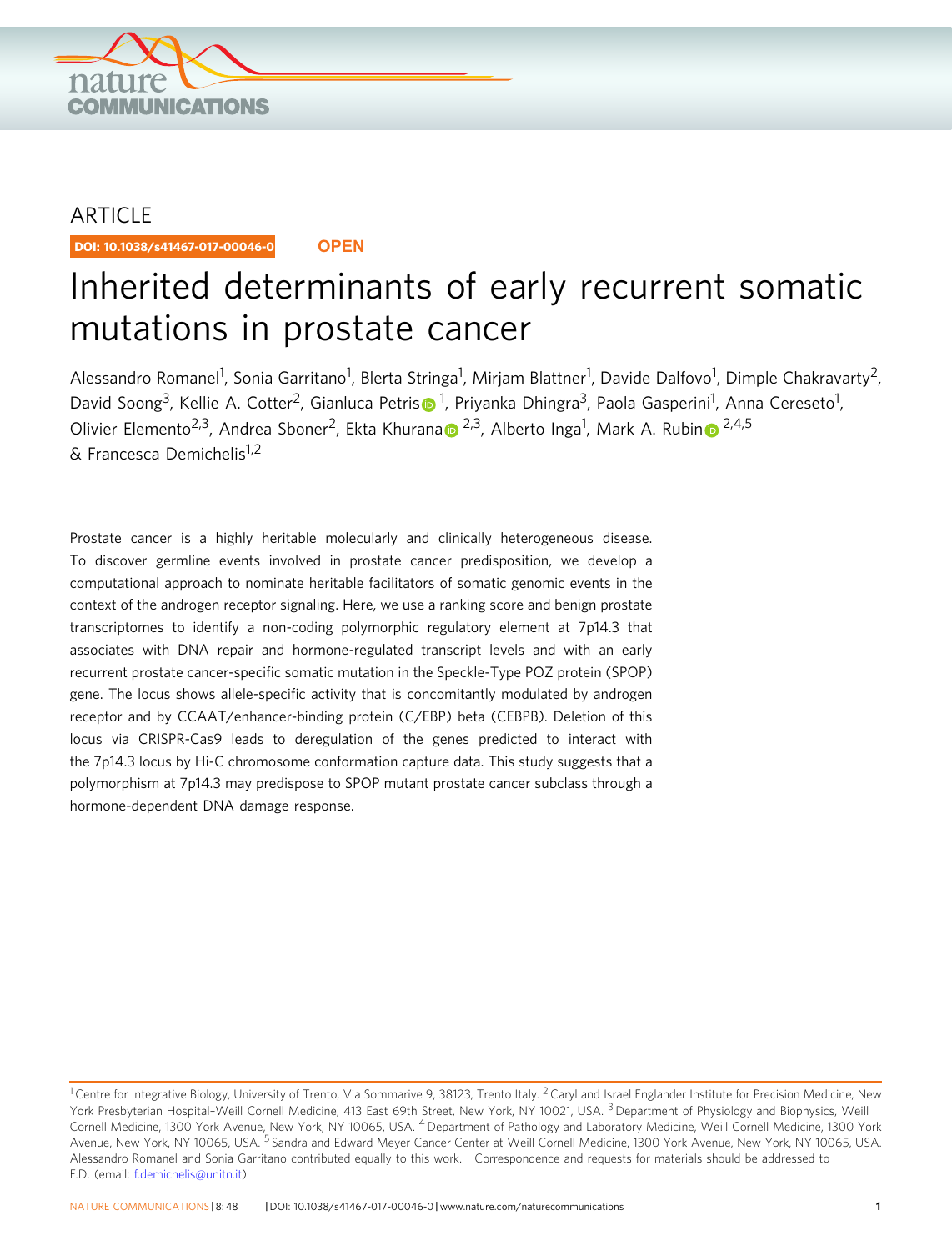rostate cancer (PCa) is the second most frequent cancer in men causing each year more than 250,000 deaths worldwide. From a genomic perspective PCa is a collection of molecular subclasses<sup>[1](#page-8-0)</sup>. Approximately 58% of risk for prostate cancer has been estimated to be due to inherited genetic factors<sup>2</sup>. Genome-wide association studies have identified more than 100 common single-nucleotide polymorphisms (SNPs) associated with the risk of developing  $PCa<sup>3</sup>$ . Most of these variants reside in non-coding regulatory regions and may affect the transcription factors (TFs)-binding affinity<sup>4</sup>. Androgen receptor (AR) regulates genes expression in multiple tissues and diseases, by targeting binding elements in promoters and distant enhancers. A recent PCa whole-genome sequencing study revealed a significant correspondence between DNA breakpoints and AR-binding sites implicating an inter-play between hormone regulation and genomic events<sup>[5](#page-8-0)</sup>. These studies highlight an important role of androgens in the initiation and development of PCa. Indeed, at the earliest time point of clinical presentation, PCa already harbors a range of genomic lesions<sup>[1](#page-8-0)</sup> possibly due to DNA repair defects. We reasoned that, over a man's lifetime, heritable variants could potentially predispose to genomic instability in the context of variable AR signaling leading to early PCa-specific somatic genomic events. To test this hypothesis, we interrogated the constellation of transcriptomic changes in benign prostate cells for clues as to how genetic variants could impact prostate cancer development through alterations in the expression of DNA repair genes and hormone-regulated genes. Here we report a link between an inherited non-coding variant and prostate cancer somatic mutations through the interrogation of large cohorts of human data and experimental support of the functional activity of the variant locus.

## Results

In silico selection of germline triggers of somatic mutations. To quantitatively assess the predisposition to genomic changes in the context of AR signaling, we developed an approach to nominate potential heritable facilitators (referred hereafter as triggers) of somatic genomic events. We considered human variants within functionally active regions of the genome defined by the Encyclopedia of DNA Elements (ENCODE) histone mark  $ChIP-seq data<sup>6</sup>$ , and established a ranking score, the trigger score, which quantifies the fraction of the transcriptome putatively modulated by each human variant leveraging individuals' genotypes and transcript levels (Fig. [1a](#page-2-0)). The trigger score-unlike eQTL-based approach-only queries a predefined set of transcripts and ranks the variants for their likelihood to play a role in predisposition to cancer hallmarks<sup>7</sup>. When applied to a RNA-seq data set comprising more than 200 samples including benign human prostate tissue from The Cancer Genome Atlas (TCGA) and samples from the 1000 Genomes Project with known genotype at variants in transcriptionally active regulatory elements<sup>[4,](#page-8-0) [6,](#page-8-0) [8](#page-8-0)</sup>, the trigger score nominated 300 polymorphisms linked to DNA repair and hormone-regulated genes (Fig. [1b](#page-2-0), Supplementary Data  $1-3$ ). Sixty-nine of those sites had a minimal trigger score in non-prostate samples (Supplementary Data 3).

Several recent genomic studies now establish PCa as best being regarded as a collection of molecularly defined cancers -similar to breast and lung cancer- with major subclasses defined by either ETS gene fusions (most commonly TMPRSS2-ERG rearrangements), SPOP or FOXA1 single-nucleotide mutations<sup>[1](#page-8-0), [9,](#page-8-0) [10](#page-8-0)</sup>. These genomic events are recognized as early clonal events that are recurrent in primary untreated prostate cancers<sup>[9](#page-8-0), [11](#page-8-0)</sup>, and are mainly prostate specific. To explore genotype/phenotype relationship for these common prostate cancer mutations, we assembled a data set comprising 539

prostate tumors from three recent studies<sup>[1](#page-8-0), [9](#page-8-0), 11</sup>, and observed 47.2, 12.1, and 5.4% incidence, respectively, (Supplementary Data 4). To test the relationship between the trigger candidates and the three somatic phenotypes, we used a computational insilico cross-validation strategy that limits false positives results and implements multiple discovery and validation partitions from the entire cohort preserving somatic event incidence. No signal was detected for the FOXA1 phenotype and, surprisingly, no signal was observed for the largest genomic subclass defined by the ETS rearrangement phenotype (i.e., TMPRSS2-ERG). In contrast, a polymorphic site on 7p14.3 (rs1376350) was significantly associated with SPOP somatic mutations in 97.4% of the partitions with any positive signal (Fig. [1](#page-2-0)b, Supplementary Data 5 and Supplementary Table 1). When interrogating the whole prostate cancer cohort  $(N = 539$  patients, Fig. [1](#page-2-0)c and Table [1](#page-3-0)), the association with the phenotype was highly significant ( $P = 6.7e-06$ ,  $OR = 4.83$  logistic regression analysis). Further analyses including SPOP wild-type samples of the prostate cancer Tyrol PSA screening cohort<sup>12</sup> and of the 1000 Genomes Project confirmed the association ( $P = 1.22e-08$ ,  $OR =$ 5.54 logistic regression analysis). Moreover, the genotype/ phenotype relationship with SPOP mutation was confirmed in an independent non-Caucasian prostate cancer cohort of Korean men ( $P = 4e-02$ , OR = 5.84 logistic regression analysis)<sup>13</sup>, indicating that this phenomenon is not limited to Caucasian male populations but rather may extend across multi-ethnic populations (Table [1](#page-3-0) and Fig. [1d](#page-2-0)). No association was detected between the genotype and the total number of somatic single-nucleotide variants (SNVs) in the tumor, but we observed increased somatic genomic burden in men with the minor allele associated with SPOP mutant prostate cancer (Supplementary Fig. 1). Linkage disequilibrium analysis on the 1000 Genomes Project data did not reveal variants in functional or coding regions linked to rs1376350 across populations (Supplementary Data 6).

Regulatory impact of 7p14.3 variant. Fourteen DNA repair genes and 15 hormone-regulated genes contributed to the high trigger score for the 7p14.3 variant (Supplementary Data 7), of which DAZAP2, DDX18, SET, and XRCC5 were also significantly deregulated in SPOP mutant as compared to SPOP wild-type human prostate carcinoma cases (Supplementary Fig. 2). Interestingly, 93% of DNA repair and hormone-regulated transcripts are downregulated by the 7p14.3 variant minor allele; this proportion is significantly higher than the fraction of transcripts downregulated by the 7p14.3 minor allele in the whole transcriptome (48%,  $P = 3.2e-06$  proportion test). Protein–protein-interaction (PPI) network data projected on the fraction of the whole transcriptome modulated by the variant (Supplementary Fig. 3) revealed a connected subnetwork of significant relative size when compared to the same analysis for each polymorphic transcriptionally active regulatory element considered in the study  $(P = 1e-02$  resampling, Supplementary Fig. 4). Genes in the subnetwork are significantly enriched for gene expression and translation pathways terms (FDR = 5.1e-17 and  $FDR = 1.6e-07$ , respectively) and, as expected, for hormoneregulated and DNA repair genes  $(P = 0.048, P = 6e-04$ permutation test). In addition, of all the 57 oncogenes<sup>14</sup> including 39 TFs we queried for targets enrichment<sup>15</sup>, c-MYC resulted as the only significant one (FDR =  $0.005$ ;  $P < 1e-05$  permutation test) with a majority of downregulated targets  $(P = 0.018)$ proportion test). Overall, this suggests a broad transcriptional regulatory impact of the variant  $7p14.3<sup>4</sup>$  $7p14.3<sup>4</sup>$  $7p14.3<sup>4</sup>$ .

In vitro validation. We then verified the activity of the polymorphic regulatory region containing the 7p14.3 variant with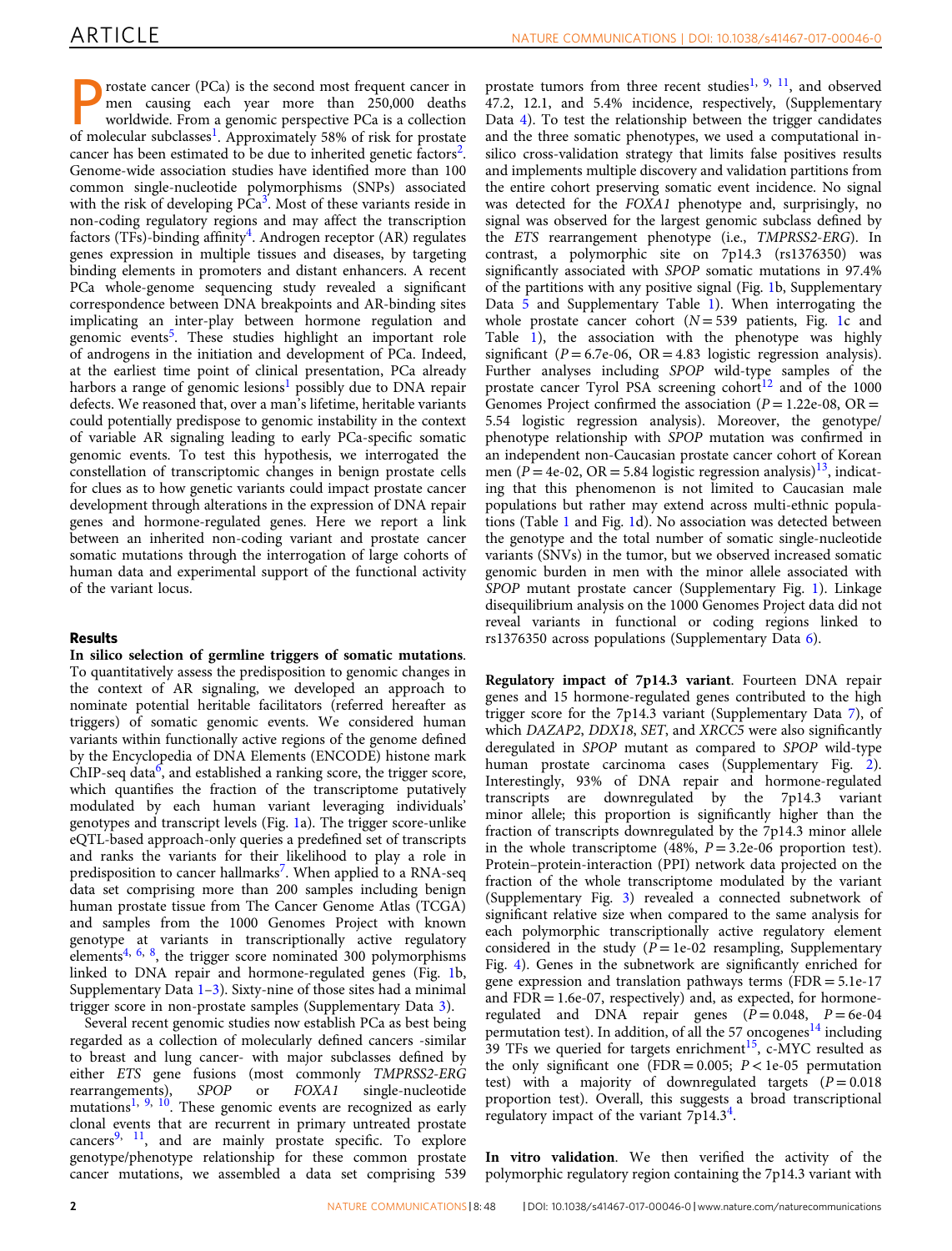<span id="page-2-0"></span>

Fig. 1 Genetic predisposition to SPOP mutant prostate cancer. a Schematic representation of the trigger score computation. The number of DNA repair (DnaRep) and hormone-regulated genes (HormReg) from healthy prostate cells that are modulated by a functional variant are combined into a ranking score that measures the likelihood to observe a prostate-specific early somatic event. The combination of the two variables demonstrate the nontrivial impact that DNA repair and hormone-regulated genes have on trigger score ranking. **b** Trigger score distribution (left) across all considered functional variants; top ranked variants are highlighted. Genotype/phenotype analysis (right) is performed on random partitions of the data set into discovery and validation sets for three early recurrent prostate cancer lesions (SPOP mutations, FOXA1 mutations, and TMPRSS2-ERG rearrangement). An 7p14.3 variant associated to SPOP was implicated in 97.4% of all collected associations (187 of the 192 partitions for which association signal was detected, red portion of the ring plot). No variants in the partition space for FOXA1 and TMPRSS2-ERG lesions were identified. c Genotype/SPOP phenotype data on the whole study set is shown (7p14.3 variant highlighted, dominant test considered). **d** Hematoxylin and eosin stained prostate cancer frozen tissue sections and corresponding SPOP Sanger sequencing are shown for a patient carrying the 7p14.3 variant ancestral genotype and lacking SPOP mutation (left) and a patient carrying the 7p14.3 variant minor allele genotype and harboring SPOP F133L mutation (right)

an in vitro luciferase assay in two model systems, AR-negative (PC-3) and AR-positive (LNCaP) prostate cancer cells (Fig. [2](#page-4-0)a). In PC-3 cells, significantly increased activity was observed in the presence of the minor allele (adenine) associated with SPOP mutation compared to the ancestral one (guanine). In contrast, inhibitory activity was observed in LNCaP cells, suggesting differential effects of the variant with respect to AR status. TF DNA-binding site (TFBS) motifs analysis demonstrated an AR consensus motif at the variant locus with the minor but not with the ancestral allele (Supplementary Fig. 5a, Supplementary Data 8). In addition, we identified a consensus motif for the CEBP family (Supplementary Fig. 5b), which includes known AR co-repressors<sup>[16](#page-8-0)</sup>. RNA-seq data show high levels of CEBPB transcripts in multiple prostate tissue cell lines and a marked anticorrelation with AR levels in human prostate cancers ( $N = 319$ , P  $= 8e-18$  Pearson correlation, Supplementary Fig. 6a, b). A less stringent TFBS search in a wider genomic region revealed additional CEBPB-specific consensus motifs in proximity of the variant locus. In addition, we found overlapping CEBPB and AR motifs ~70 bp downstream the variant and a CEBPB putativebinding site ~180 bp upstream the variant, along with motifs for MAFB and c-MYC TFs, known to co-localize with CEBPB<sup>[17](#page-8-0)</sup> (Supplementary Data 8). We, therefore, investigated the effect of AR over-expression on TFs binding at the 7p14.3 locus.

ChIP-qPCR experiments showed AR and CEBPB recruitment at the site of interest upon AR over-expression (KLK3 and IL-6 were used as positive controls, respectively) (Fig. [2](#page-4-0)b). Based on the wider TFBS search results, we also verified the recruitment of c-MYC at the 7p14.3 region upon AR over-expression and dihydrotestosterone (DHT) treatment (Supplementary Fig. 7). To address the potential functional consequences of AR and CEBPB binding to the polymorphic site, we examined the effects of modulating androgenic signaling. We observed decreased responsiveness of the reporter constructs in PC-3 cells upon AR overexpression and DHT treatment (Supplementary Fig. 8), whereas loss of repressive activity upon AR knock-down in LNCaP cells was seen (Supplementary Fig. 9a, b). PC-3 cells also showed a decreased enhancer activity upon CEBPB over-expression, which was even stronger upon AR over-expression (Fig. [2](#page-4-0)c), and an increase in enhancer transactivation upon CEBPB knock-down (Fig. [2d](#page-4-0)). The construct harboring the minor allele (A) showed the same behavior, while eliciting higher enhancer activity at all conditions (Supplementary Fig. 10). These data suggest that CEBPB may act as an AR co-repressor at the variant locus, potentially through its recruitment by AR and that the 7p14.3 locus may undergo allele-dependent TF binding altering the expression of DNA repair and hormone-dependent genes.

Structural associations with 7p14.3 locus. To further demonstrate that the 7p14.3 region is functionally active, we deleted 731 bp of genomic sequence around the site via CRISPR-Cas9 (Supplementary Data 9) in PC-3 cells and sequenced their transcriptomes. Differential transcript expression analysis of edited vs. non-edited cells (control cells) showed enriched deregulation when compared to the same analysis in edited vs. edited and control vs. control ( $P = 1e-04$  and  $P = 3e-05$ Mann–Whitney test, respectively, Supplementary Fig. 11) as validated by real-time PCR in selected genes (Supplementary Fig. 12). The fraction of deregulated genes that showed upregulation resulted on average in 70%, 65%, and 62%,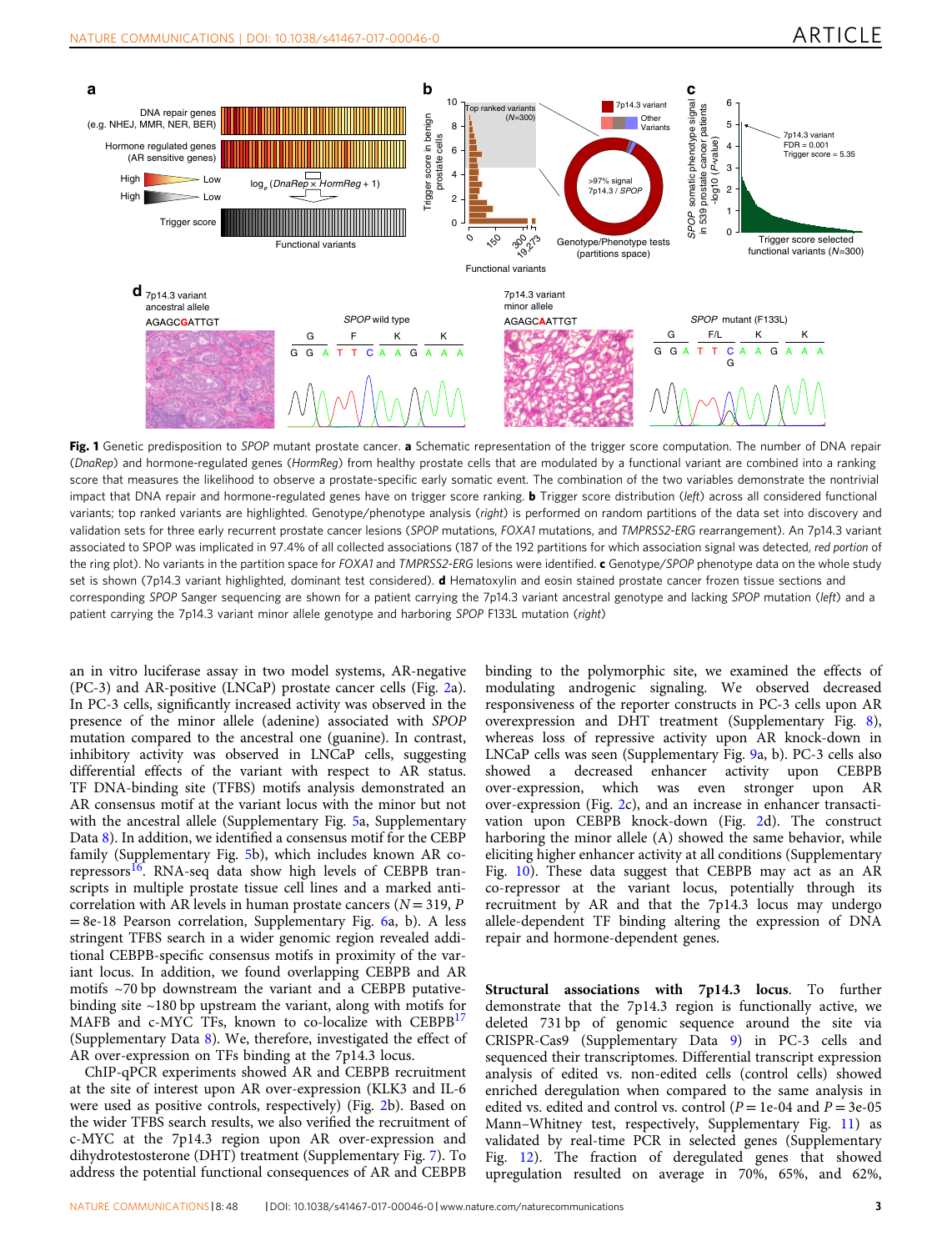<span id="page-3-0"></span>

| Table 1 Association signal of variant 7p14.3 with SPOP somatic phenotype |                   |                |            |                                      |              |                                                       |             |                                                                     |             |                                                                                       |               |                                                     |             |
|--------------------------------------------------------------------------|-------------------|----------------|------------|--------------------------------------|--------------|-------------------------------------------------------|-------------|---------------------------------------------------------------------|-------------|---------------------------------------------------------------------------------------|---------------|-----------------------------------------------------|-------------|
| <b>Cohort</b>                                                            | AA+AG<br>carriers | GG<br>carriers | <b>MAF</b> | Comparison<br>with SPOP.wt<br>tumors |              | Comparison<br>with tyrol<br>controls<br>$(N = 1.014)$ |             | Comparison<br>with tyrol<br>extended<br>controls<br># $(N = 1,291)$ |             | <b>Comparison with</b><br>1000 Genomes<br><b>Project controls</b><br>## $(N = 2.504)$ |               | Comparison<br>with all controls<br>## $(N = 3,795)$ |             |
|                                                                          |                   |                |            | <b>OR</b>                            | -P           | <b>OR</b>                                             | P           | <b>OR</b>                                                           | Р           | <b>OR</b>                                                                             | P             | <b>OR</b>                                           | P           |
| Adenocarcinomas discovery                                                | -24               | 217            | 0.052      | 5.75                                 | $3.0e-04$    | 10.47                                                 | $1.1e - 07$ | 10.2                                                                | $9.1e-0.8$  | 5.44                                                                                  | $3.0e-0.5$    | 6.38                                                | $4.5e-06$   |
| Adenocarcinomas validation                                               | -23               | 217            | 0.048      | 4.45                                 | $4.1e-0.3$   | 8.22                                                  | 8.8e-06     | 7.9                                                                 | $9.1e - 06$ | 4.04                                                                                  | $1.5e-03$     | 4.73                                                | $4.0e-04$   |
| Adenocarcinomas complete                                                 | 47                | 434            | 0.050      | 4.83                                 | $6.7e-06$    | 9.20                                                  | $1.54e-10$  | 8.9                                                                 | $7.4e-11$   | 4.72                                                                                  | $3.0e-07$     | 5.54                                                | $1.2e-0.8$  |
| Adenocarcinomas EUR only                                                 | 42                | 373            | 0.052      | 4.96                                 | $3.7e - 0.5$ | 10.07                                                 | $1.3e-09$   | 9.75                                                                | $7.4e-10$   | 7.86                                                                                  | $1.1e - 07**$ | 8.44                                                | $7.8e-10**$ |
| Validation Korean                                                        | 19                | 61             | 0.206      | 5.84                                 | 4.0e-02      | $\overline{\phantom{a}}$                              |             |                                                                     |             | 4.78                                                                                  | 4.3e-02***    |                                                     |             |

Results refer to logistic regression analysis using dominant model corrected for age and prostate-specific antigen (PSA). First three rows show data from a random partition (discovery and validation) and the complete data set; columns include signal upon data set extension to controls from the Tyrol PSA Screening Cohort and the 1000 Genomes Project individuals collection. Data is also reported for EUR descent individuals only and for an independent cohort of Korean patients (EAS from 1000 Genomes Project collection included as controls). #ETS positive/SPOP.wt tumors and controls, ##analysis not corrected for age and PSA, \*\*EUR individuals only included (N = 503), \*\*\*EAS individuals only included (N = 504).

respectively. Along chromosome 7 the analysis between edited vs. control cells, but not edited vs. edited or control vs. control, showed significant concordance with genes predicted to physically interact with the 7p14.3 locus by previously generated Hi-C chromosome conformation capture data from benign prostate cells<sup>[18](#page-8-0)</sup> (Fig. [3](#page-5-0)a, b,  $P = 1e-05$  and  $P = 5e-09$ Mann–Whitney test, respectively). Validation of ETV1, NT5C3A and IGFBP3 deregulation upon deletion of 7p14.3 locus is shown (Fig. [3](#page-5-0)b, c) further supporting medium-range interaction.

### **Discussion**

Over the past 15 years, numerous non-coding SNPs have been linked to the susceptibility to developing prostate cancer<sup>[3](#page-8-0)</sup>, the second most frequent cancer in men causing each year more than 250,000 deaths worldwide, with modest albeit highly significant effects. Evidence of predisposition to TMPRSS2-ERG prostate cancer subtype was previously tested in small familial or sporadic small cohorts<sup>[19](#page-8-0)–21</sup>. Recently, two out of 27 common prostate cancer risk variants were found associated with modest signal to the ETS subclass $^{22}$ . Here we tested a specific hypothesis on large collections of human prostate tissues and identified a strong association with an emerging class involving mutation in the SPOP gene. Its phenotype is related to DNA repair and AR dysfunction<sup>[11](#page-8-0), [23](#page-8-0)</sup> and defines a distinct molecular class as confirmed by the TCGA prostate adenocarcinoma publication<sup>1</sup>. Our findings suggest that the genetic component of this common disease is linked, at least partially, to specific molecularly defined sub-classes through the modulation of AR targets and DNA repair genes. SPOP mutations that predominately involve hotspots located in the MATH substrate binding domain of the protein are prostate cancer specific $24$ . Using in vitro models, we recently linked the SPOP mutant prostate cancer to genomic instability due to defects in homologous repair $^{23}$ .

While the mechanism linking the 7p14.3 variant and SPOP mutation remains elusive and future studies should investigate the role of the allele in the emergence of SPOP somatic mutations, we propose a relevant role in cancer predisposition of non-coding variants that lead to allele-specific transactivation of central TF programs with age dependent and tissue-specific effect<sup>[8](#page-8-0), [21,](#page-8-0) [25](#page-8-0)</sup> manifesting in early somatic genomic events. This study has potential important implications for the aging male whose testosterone levels change with advancing age, where a subtle differential effect might become significant to the cell (Fig. [4,](#page-6-0) Supplementary Fig. 13) and facilitate or accelerate the initiation of tumorigenesis in hormone sensitive tissues.

Findings from this study may be generalizable to other cancer subtypes. The predisposition to neoplastic development manifests in a combination of genomic and epigenetic events over time. Unlike many of the model systems that require results to occur in short periods of time, neoplastic development is a fitness selection process. As suggested with the 7p14.3 allele in this study, association with disease-specific pathways potentially enables a cascade of events over time to provide an advantage for cells that are hormonally regulated, for example, to undergo more frequent DNA damaging events that are not repaired. As in the current study, this genetic predisposition may positively select for SPOP mutations as they accelerate the DNA damage phenotype with a complex interplay of multiple TFs at the site of interest involving AR, CEBPB, and possibly c-MYC. Future large scale studies should explore the role of germline trigger events to announce driver somatic mutations.

## **Methods**

Selection of human genome variants in functional regions. ChIP-Seq ENCODE data were queried for 16 cell-lines selected based on availability of H3K4m1, H3K4m3, and H3K27ac regions of signal enrichment data (broadPeak format). The cell line set includes GM12878, H1-hESC, Hela-S3, HepG2, HMEC, HSMM, HSMMtube, HUVEC, K562, Monocytes-CD14 + , NHA, NHDF-Ad, NHEK, NHLF, Osteobl, Dnd41. Consensus regions were determined for all three marker signals. Specifically, for each marker the consensus was generated as the overlap of all regions with enrichment signal above five detected in at least two cell lines as follow: (i) retain a region if it overlaps at least another cell line region for at least 50% of its length; (ii) concatenate the coordinates of regions from step i; (iii) sort and merge retained regions. BEDTools<sup>[26](#page-8-0)</sup> and ENCODE data as of January 2014 were used. Next we considered known SNVs that were commonly genotyped in prostate tumors and matched healthy DNA that demonstrated high quality hybridization signal $9, 12$  $9, 12$  $9, 12$  and the interim TCGA prostate cancer cohort<sup>[1](#page-8-0)</sup>. Variants within functional regions supported by presence of H3K4me1 and H3K27ac consensus signals and absence of H3K4me3 consensus signal were selected retaining only one among multiple completely dependent variants (linkage disequilibrium data provided by the International HapMap Project ([http://hapmap.](http://hapmap.ncbi.nlm.nih.gov/) [ncbi.nlm.nih.gov/](http://hapmap.ncbi.nlm.nih.gov/)) for all populations was used; we define two variants to be completely dependent when both  $D'$  and  $R^2$  measures are equal to 1). A total of 21,364 variants in functional regions were finally considered (hereafter referred to as ''functional variants'').

Selection of DNA repair genes and hormone-regulated genes. DNA repair genes list was obtained from the Human DNA Repair Genes database ([http://](http://sciencepark.mdanderson.org/labs/wood/dna_repair_genes.html) [sciencepark.mdanderson.org/labs/wood/dna\\_repair\\_genes.html](http://sciencepark.mdanderson.org/labs/wood/dna_repair_genes.html)) and an additional curated list (Supplementary Data 1) ( $N = 180$ ). The list of hormone-regulated genes was obtained from<sup>[27](#page-8-0)</sup> ( $N = 330$ ). Specifically, data for three biological replicates of LNCaP cells treated with small interfering RNA (siRNA) targeting AR and corresponding controls were considered (GSM288299, GSM288300, GSM288301, GSM288293, GSM288294, GSM288295) and for each replicate differentially expressed genes were selected as follows: (i) selection and quintile normalization of genes with reported detection P-values < 5% both in AR treated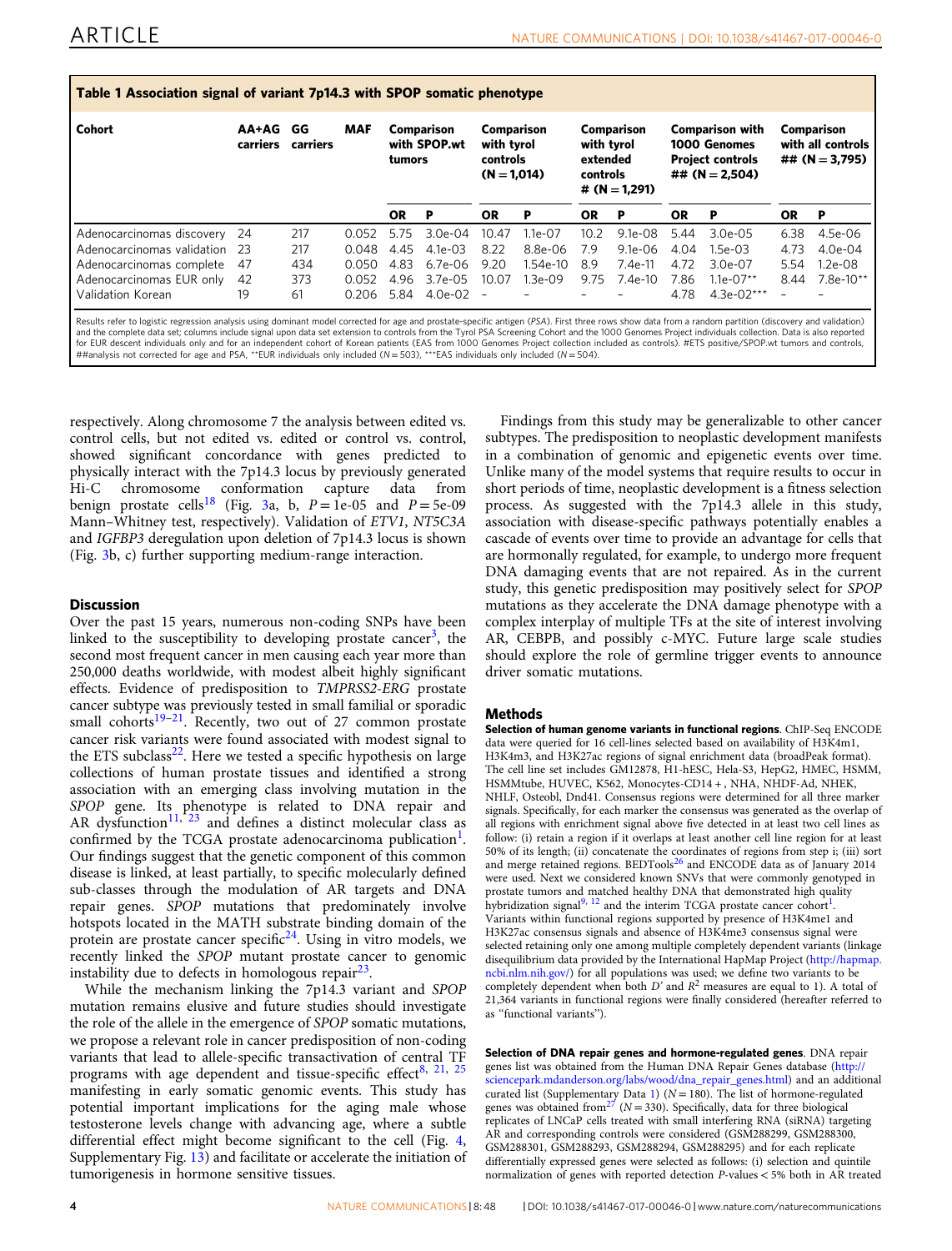<span id="page-4-0"></span>

Fig. 2 Functional characterization of 7p14.3 variant. a Luciferase assays were performed on PC-3 and LNCaP cells transfected with pGL4.26 vectors containing 7p14.3 (A or G allele, represented in light grey and dark grey, respectively) or empty vector (white); mean  $\pm$  s.d. of three biological replicates. **b** PC-3 cells were transfected with pCMV\_Empty (solid bars) or pCMV\_AR (dashed bars) vectors; AR (left) or CEBPB (right) chromatin binding at 7p14.3 locus in PC-3 cells were evaluated by ChIP-qPCR. Occupancy level at KLK3 enhancer and IL-6 promoter was used as positive control of AR and CEBPB, respectively. Data are represented as mean ± s.d. of two biological replicates. c Luciferase assays on PC-3 cells co-transfected with pCMV6\_CEBPB and/or CMV\_AR (dashed bars) along with the different pGL4.26 reporter vectors described above. The enhancer activity is inhibited upon CEBPB overexpression. The inhibition becomes stronger upon AR over-expression. Data are represented as mean ± s.d. of two biological replicates. d Luciferase assays on PC-3 cells transfected with siRNA against CEBPB or scrambled siRNA. Then, cells were co-transfected with pCMV\_Empty or pCMV\_AR vectors along with the pGL4.26 reporter vectors described above. Data are represented as mean ± s.d. of two biological replicates. Where indicated, cells were treated for 16 h with EtOH or DHT. \*P < 0.05,.\*\*P < 0.01, \*\*\*P < 0.005, Student's t-test

and control cells; (ii) Selection of genes with absolute-change, i.e., log2(treated/ control), equal or greater than 1. The final hormone-regulated gene list (Supplementary Data 2) is obtained by merging the genes differentially expressed in at least one of the three replicates.

**Somatic phenotype data sets**. Whole-exome or whole-genome sequencing data from prostate cancer tissue samples was queried for early somatic lesions<sup>1</sup> Patients with relevant clinical annotations (age, PSA), functional variant genotypes and lesion status for SPOP ( $N = 539$ , 12.1% mutated), TMPRSS2-ERG ( $N = 451$ , 47.2% rearranged) and  $FOXAI$  ( $N = 520, 5.4%$  mutated) were included in the study (N total = 539, Supplementary Data 4). Variants genotypes were determined using standard APT tools 1.16.1 pipeline from Affymetrix SNP 6.0. As all data sets used

clinically localized prostate cancer cases, none of these data sets have meaningful clinical follow up data, which would require ten or more years.

Ethnicity analysis. Ethnicity of all individual's samples was inferred using an approach based on inspection of differential germline variants genotype. First, by combining genotype data of individuals with known ethnicity a reference model is built; genotype data by the International HapMap Project was used. A target model is then created using genotype data from all 539 individuals in the somatic data set. Principal component analysis (PCA) is then performed by means of smart pca module[28](#page-8-0) on aggregated target and reference models genotype data. Euclidean space defined by the first two PCA components is then inspected to, first, generate smallest convex sets identifying main ethnic groups (EUR, AFR, EAS, AMR, and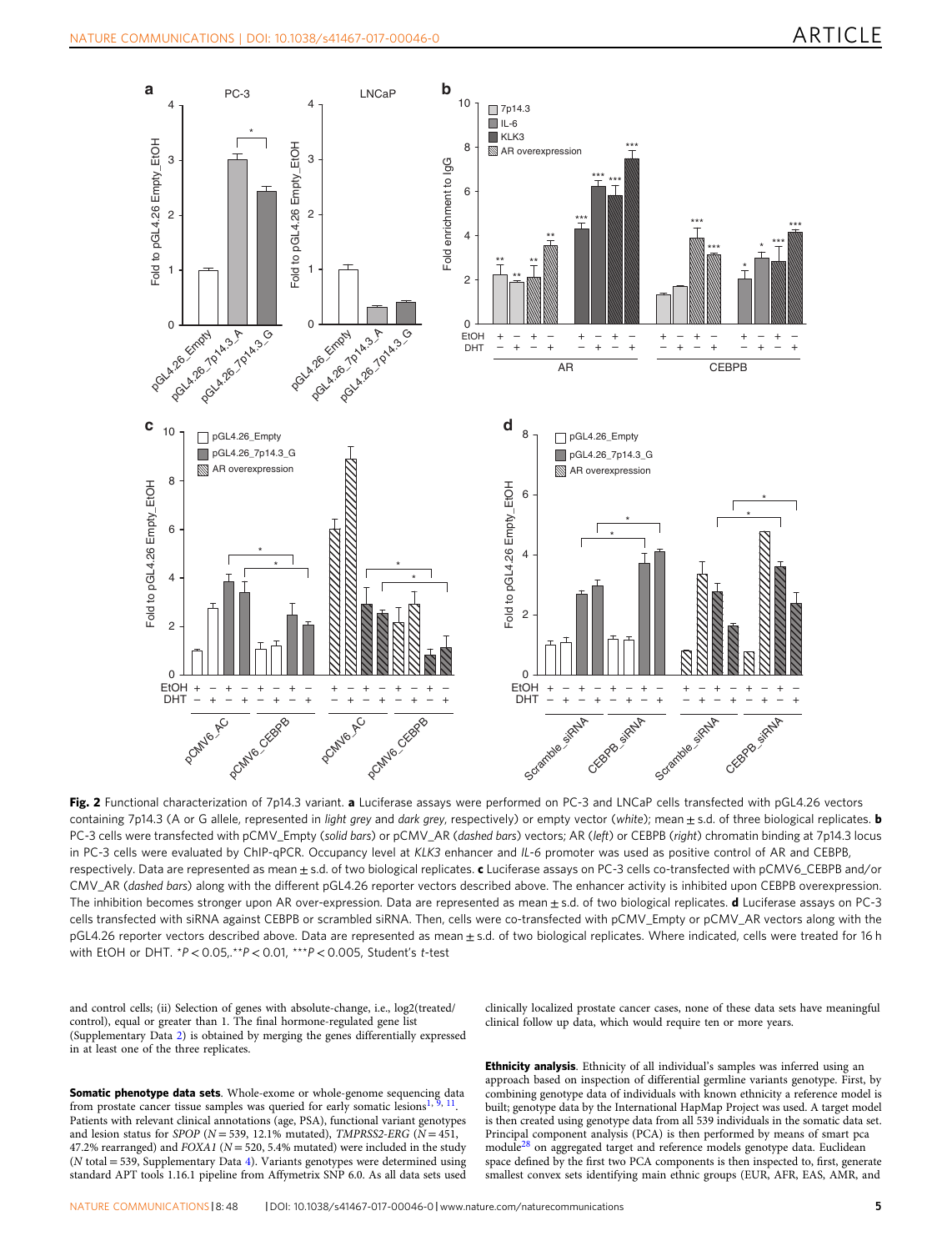<span id="page-5-0"></span>

Fig. 3 Transcriptome of 7p14.3 locus deleted cells. a Deregulation of transcripts on chromosome 7 with respect to prostate cells Hi-C identified links. Enrichment is shown by comparing the level of deregulation in edited vs. control cells, in edited vs. edited, and in control vs. control cells. Further, enrichment is shown by comparing the level of deregulation in edited vs. control cells with simulated data computed by generating, for each tested combination, 1000 random selections of genes at chromosome 7 with size equal to the observed deregulated set. P-values are computed using Mann-Whitney test. b Visual representation of deregulation patterns in edited vs. control cells at chromosome 7 within a 40 Mb window around the 7p14.3 variant. Representative experimental conditions of edited vs. control cells are shown and random combinations of edited vs. edited and control vs. control cells are shown. c Real-time PCR validation of selected genes nominated by RNA-seq, ETV1, NT5C3A, and IGFBP3; dotted lines represent fold thresholds applied in RNA-seq analysis to identify deregulated transcripts (additional data and negative controls in Supplementary Fig. 12). Data are represented as mean  $\pm$  s.d. of three technical replicates

SAS) and then to annotate the ethnicity of the 539 individuals in the somatic data set. Individuals within an ethnic group set are annotated with the corresponding ethnicity; individuals outside the ethnic group sets are annotated with the nearest (Euclidean distance) ethnic group. The annotation of ethnic background in our cohort is reported in Supplementary Data 4.

Korean cohort. Prostate cancer patients of Korean descent were previously annotated for SPOP mutations[13](#page-8-0). Individuals with relevant clinical annotations (age and PSA) and SPOP mutation status ( $N = 80$ , 8.7% SPOP mutated) were retained. The rs1376350 variant genotype was assessed by TaqMan assay (Supplementary Data 4).

Control cohorts. Genotype data for the rs1376350 study variant was retrieved for 2504 individuals from the 1000 Genomes Project FTP repository (Release 20130502). Genotype data and clinical information for 1903 individuals from the Tyrol Early Prostate Cancer Detection Program cohort<sup>[12,](#page-8-0) [29](#page-8-0)</sup> were queried. This set includes 1036 healthy controls and additional 492 individuals considered as SPOP wild type (Supplementary Data 4). No statistically significant genotype/phenotype

association was found when testing the 7p14.3 variant in the Tyrol cohort against prostate cancer risk ( $P = 0.47$ , logistic regression analysis), TMPRSS2-ERG rearrangement ( $P = 0.11$ , logistic regression analysis) or aggressive PCa ( $P = 1$ , logistic regression analysis).

Transcriptome analysis and trigger score assessment. Benign  $(N = 63)$  and tumor ( $N = 319$  $N = 319$  $N = 319$ ) prostate tissues RNA-seq data with available FASTA files<sup>1, [9,](#page-8-0) [30](#page-8-0)</sup> and matched genotype data were aligned to the reference genome hg19 using STAR aligner $31$  and logarithm transformed (two based) RPKM+1 of each gene (UCSC knownGenes) were computed using mrfQuantifier<sup>[32](#page-8-0)</sup> and were quintile normalized.

For each functional variant, using matched normal RNA and genotype data, the fraction of modulated DNA repair and hormone-regulated genes was quantified from 459 sequenced transcripts (normalized RPKM greater or equal to 1 in at least one individual was required). Seven-hundred eighty-seven variants with monomorphic genotype in the benign samples set were excluded. Linear regression of RPKMs across genotype classes, also grouped based on dominant model or recessive model (dosage, dominant, or recessive test) was applied. Three genotype classes were required to apply the dosage test and minimum of 3% per class for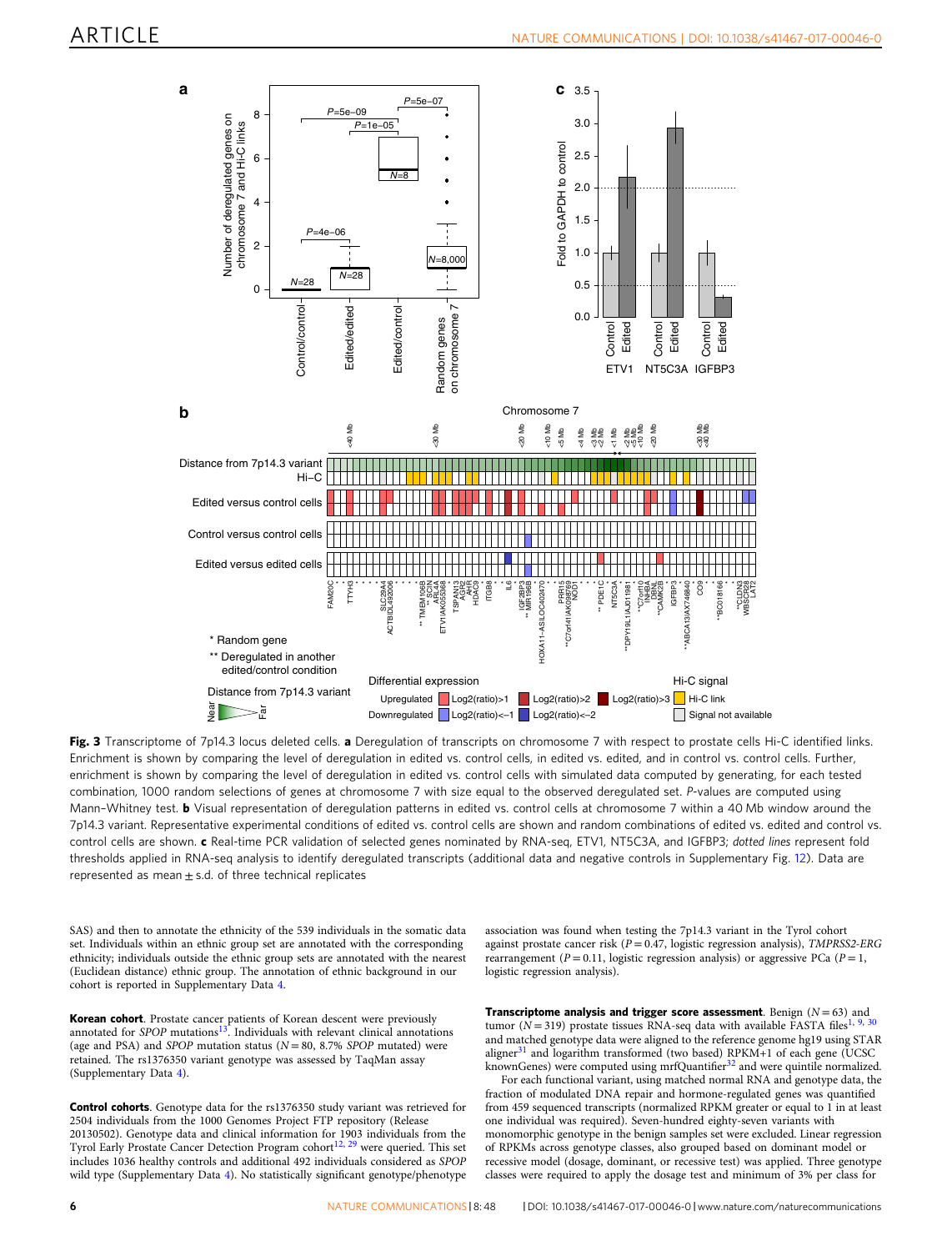<span id="page-6-0"></span>

Hormone sensitive tissues

Fig. 4 Two-variable model of genotype-environment interaction study. Three combinations of individual's genotypes (ancestral allele, cytosine) at a polymorphic regulatory region (PRR) and hormone levels (high, low) are represented as examples of the study rationale. a Heterozygous genotype of Individual 1 and high hormone levels maintain DNA damage repair efficiency; **b** in the presence of low hormone levels for the same individual, reduced transcription of DNA repair genes is expected, facilitating the emergence of early somatic events; c low hormone levels do not impair DNA damage repair efficiency of Individual 2 who inherited ancestral homozygous genotype at the site. Within sequences, green nucleotides indicate AR half motif; bold identifies the SNP locus in the regulatory region [C/T]. The described interaction is not relevant to hormone insensitive tissues. Based on the specific study results, we postulate that in case of the rs1376350 locus AR mediates repression activity partially through the negative regulation of CEBPB and its recruitment to the polymorphic regulatory locus where the minor allele demonstrates higher AR affinity

dominant and recessive. For each variant, the percentage of DNA repair and hormone-regulated genes was computed as the highest percentage of associated transcripts applying a false discovery rate (FDR) threshold of 5% and the corresponding number of associated DNA repair and hormone-regulated genes were then combined to compute the trigger score defined as follows:

 $log_e(DnaRep \times HormReg + 1)$ 

Among the 21,364 functional variants considered in the study only 881 (~4%) had a positive trigger score (Supplementary Data 3). Top ranked variants in the highest tertile of positive trigger score distribution were retained for further analysis  $(N =$ 300). The relationship between the variants minor allele frequencies (MAF) and trigger scores was investigated (Supplementary Fig. 14); no association detected.

For the 7p14.3 variant we then also performed genome-wide association analysis considering 18,758 sequenced transcripts (all transcripts with normalized RPKM greater or equal to 1 in at least one individual). Linear regression of RPKMs across genotype classes using dosage model was performed applying a FDR threshold of 5%. The variant was found genome-wide associated with other 1515 genes of which 723 (48%) show downregulation in presence of the minor allele while 792 (52%) present upregulation.

DNA repair and hormone-regulated genes associated with 7p14.3 variant (Supplementary Data 7) were tested for differential expression across SPOP mutant and SPOP wild-type prostate adenocarcinomas using the Mann–Whitney test statistics (Supplementary Fig. 2, P-value cutoff set at 1%).

Trigger score and prostate tissue specificity. RNA-seq data of 183 individuals from 1000 Genomes Project with available FASTA files and matched genotype data were aligned to the reference genome hg19 using STAR aligner<sup>[31](#page-8-0)</sup> and logarithm transformed (two based) RPKM+1 of each gene (UCSC knownGenes) were computed using mrfQuantifier<sup>[32](#page-8-0)</sup> and were quintile normalized.

For each of the top selected trigger score variants ( $N = 300$ ), we measured the trigger score prostate specificity by comparing the score computed from the benign prostate tissue samples and the score computed from the 1000 Genomes Project samples. We performed 100 random sampling of 63 individuals from the 1000 Genomes Project samples set (to mimic the prostate tissue sample size) and computed the trigger score for all top 300 variants. We then annotated a variant as non-global, if no positive score was observed across the 100 experiments; a global trigger score was annotated if at least one experiment provided a positive score. A total of 69 (23%) variants showed non-global scores, where the score was positive only in the prostate tissue dataset (see Supplementary Data 3). No association between variants MAF and global or non-global annotations was detected.

Genotype/phenotype association analysis. Genotype/phenotype association analysis was performed on the top selected trigger score variants  $(N = 300)$ , after excluding variants with genotyping call rate <85% ( $N = 423$ ) (Supplementary Data 5). Logistic regression analysis was used to test genotype/phenotype associations and was performed using PLINK 1.07<sup>[33](#page-8-0)</sup> considering allelic, dominant and recessive models. Dominant and recessive models were tested for the minor

allele. Association analyses were performed applying age and PSA correction as available. In order to minimize genotype/phenotype-FDR, we computed multiple rounds of discovery and validation by partitioning the whole data set in two subsets two hundred times for each somatic phenotype (lesions in SPOP, TMPRSS2-ERG, and FOXA1) by preserving the lesion incidence in each subset. Specifically, in each partition the genotype/phenotype association was tested for the top selected variants applying corrected P-value (FDR) cutoff at 20% and P-value cutoff at 5% for discovery and validation, respectively. A genotype/phenotype association was considered only if both thresholds were met.

Variant 7p14.3 genotypes were tested for association with total number of tumor SNVs and with tumor genomic burden in 427 and 474 patients, respectively, (data availability as per cBioPortal), using Mann–Whitney statistics. The tumor genomic burden was measured as the fraction of the genome with absolute log2(ratio) of tumor over normal above conventionally used threshold (0.15) (Supplementary Fig. 1).

Protein-protein interaction analysis. To characterize the PPI network of the transcriptome fraction modulated by the study variant, we first built a reference PPI network by merging information of five databases: BioGRID [http://thebiogrid.](http://thebiogrid.org/) [org/](http://thebiogrid.org/) (Release 3.2); HPRD <http://www.hprd.org/> (Release 9 20100413); IntAct <http://www.ebi.ac.uk/intact/> (Release 20150120); MINT [http://mint.bio.uniroma2.](http://mint.bio.uniroma2.it/mint/) [it/mint/](http://mint.bio.uniroma2.it/mint/) (Release 20130326); STRING <http://string-db.org/> (Release 9).

Interactions between nodes that represent human proteins and with a confidence score greater than 0.7 were retained (all HPRD interactions were included because no score measure is associated to protein–protein interactions in that database). The resulting network contains 263,369 interactions and 16,002 human proteins. The PPI network involving 7p14.3 variant-associated genes was built from the reference PPI network and composed of 953 genes and 1755 interactions.

To determine how likely is that the fraction of the transcriptome modulated by a variant reflects in a PPI network with a connected component comparable to the 7p14.3 variant network component, which is made of 552 genes and 1717 interactions (Supplementary Fig. 3), we built three distributions: (i) for each functional variant considered in the study (i.e., functional variants in active enhancers), the relative proportion of the biggest connected component present in the corresponding induced PPI network was calculated and a reference distribution was built; (ii) 10,000 random variants along the genome were selected (among all variants available in the Affymetrix SNP 6.0 platform) and the relative proportion of the biggest connected component present in corresponding induced PPI network was calculated for each variant to build a reference distribution; and (iii) using all genes from the reference PPI network ( $N = 16,002$ ), 10,000 random sets of size 953 were generated and the reference distribution of the relative proportions of the biggest connected component present in the induced network was built. P-values were then computed for 7p14.3 variant-induced network using the three computed reference distributions (see Supplementary Fig. 4). Graphical visualization of PPI networks was performed using both igraph library $34$  of R programming language and Cytoscape tool<sup>[35](#page-8-0)</sup>.

Pathway enrichment analysis was performed for the genes in the 7p14.3 variant PPI connected component ( $N = 552$ ) on the REACTOME pathway database<sup>3</sup>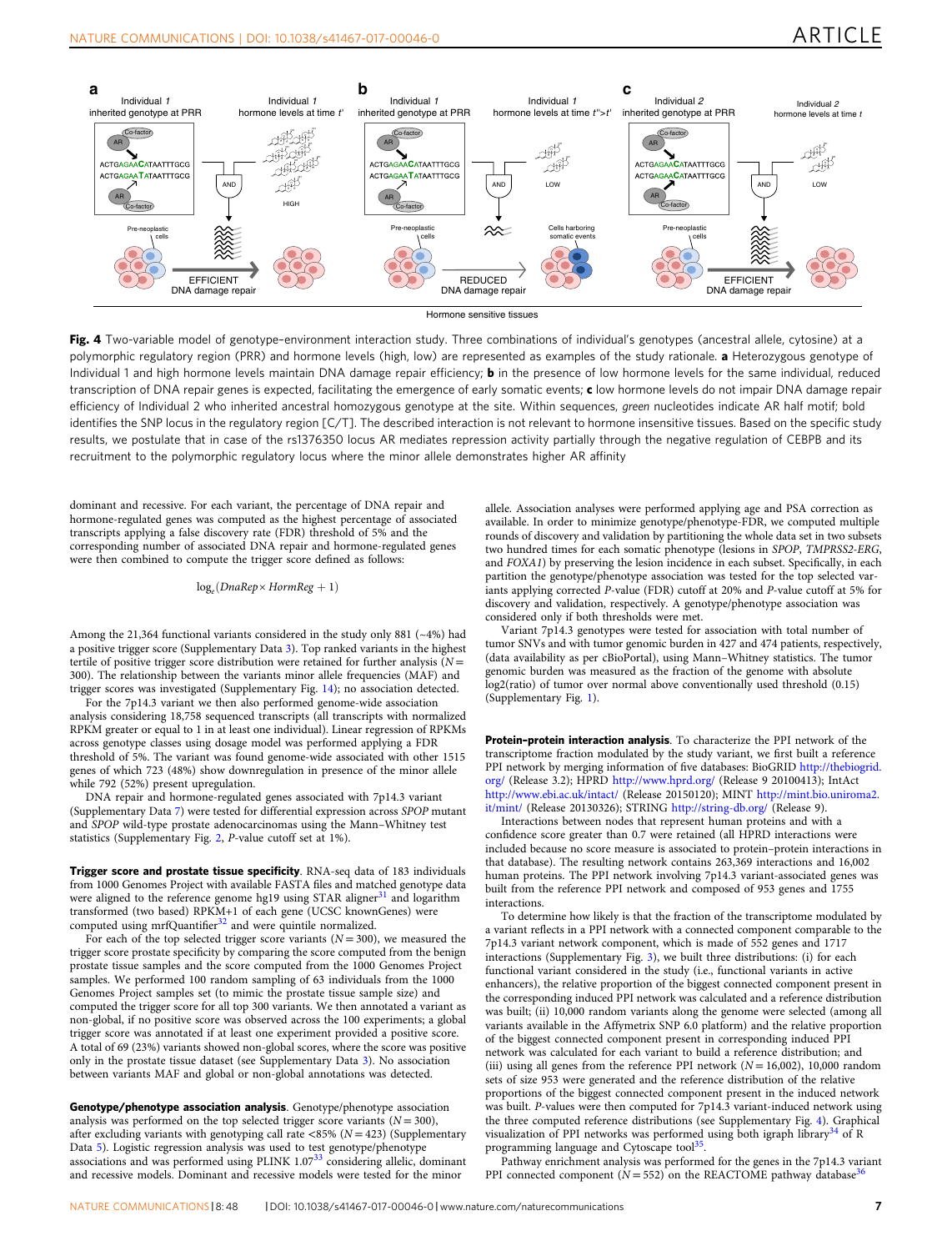using ReactomePA R library<sup>37</sup> (version 1.14.4). Oncogenes and tumor suppressors  $(N = 57)$  targets enrichment was performed using permutation statistics based on target genes information from TRRUST database<sup>[15](#page-8-0)</sup>.

TF DNA-binding sites analysis. We collected 4920 unique TF DNA-binding sites (TFBSs) consensus motifs from Jaspar[38,](#page-8-0) HOME[R39](#page-8-0) and HOCOMOCO[40](#page-8-0) public databases and from TRANSFAC Professional database<sup>41</sup>. We run the transcription element search system  $(TESS)^{42}$  $(TESS)^{42}$  $(TESS)^{42}$  on the variant locus against the compiled consensus motif collection to search for TFBSs. Both ancestral and minor alleles for 7p14.3 variant were separately tested considering 30 bp flanking regions (length of collected consensus motifs ranges between 5 and 30). For each tested TFBS consensus motif, the TESS tool provides a set of log-likelihood-ratio-based scores. Specifically, we used the score La, which represent the log-odds ratio of the match, and the score Lm, which represents the maximum possible log-odds ratio for a match from the given TFBS consensus motif. To select high confident results we restricted the TFBS matches to La scores that are statistically significant ( $P < 0.001$ ) if compared with a distribution of score matches computed from random regions of the genome. Briefly, given a consensus motif of length  $N > 6$ , we selected 10,000 random regions of length N (preserving uniqueness of the selected regions sequence) across the human genome; for  $N < = 6$  all possible sequences of length N are considered (e.g., the number of possible sequence of length 5 is  $4^5 = 1024$ ). Then, of those TFBS that have significant match  $(N = 32)$  in at least one of the two tested conditions (variant locus with ancestral or minor allele), only those with La/Lm score greater than 0.75 in at least one of the two conditions are finally retained  $(N = 7)$ . The list of TFBS consensus motifs across the variant is reported in Supplementary Data 8. TFBS consensus motif search across a larger genomic sequence around the variant to specifically identify other CEBPB and AR motifs and possible CEBPB co-factors (c-MYC, MAFB, ONECUT1, HNF1A,<br>E2Fs, KFLs)<sup>[17](#page-8-0)</sup> was performed with the less stringent 0.005 *P*-value for La score filtering and the less stringent 0.6 La/Lm score cutoff; see Supplementary Data 8.

Linkage disequilibrium analysis. In all, 1000 Genome Project genotype data of 1899 individuals from four populations (EUR, AFR, SAS, and EAS) was considered. 54,892 variants within 1 Mbp flanking regions around rs1376350 were analyzed.  $R^{\wedge}2$  and  $D'$  coefficients of linkage disequilibrium between variant rs1376350 and all other variants were computed using library genetics of R programming language ([http://CRAN.R-project.org/package](http://CRAN.R-project.org/package=genetics)=genetics). Variants were annotated regarding their presence on the Affymetrix SNP 6.0 platform. Variants with  $R^2 > 0.10$  were reported in Supplementary Data 6.

Cell lines. PC-3 (prostate cancer metastatic site derived, bone) and LNCaP (prostate cancer metastatic site derived, lymph node) cells were maintained in RPMI medium (Gibco, Life Technologies, Milan, Italy), supplied with 10% FBS, 100 units/ml penicillin, 100 µg/ml streptomycin, and 2 mM L-Glutamine, at 37 °C with 5% CO<sub>2</sub>. Sex hormone depletion (androgens and estrogens), prior to DHT (Sigma-Aldrich, Milan, Italy) treatments, was achieved by growing the cells in medium without phenol red (Euroclone, Celbio, Milan, Italy), supplemented with 10% charcoal/dextran treated FBS (Hyclone, Celbio, Milan, Italy) for 48 h. The cell lines were purchased from ATCC (American Type Culture Collection, LGC Standards). PC-3 and LNCaP are GG at rs1376350 (GSM888588, GSM888346).

Plasmids and luciferase assay. The genomic sequence spanning 7p14.3 variant was generated from PC-3 genomic DNA using primer pairs as detailed in Supplementary Data 10. For the identification of enhancer activity the fragment was cloned in pGL4.26 (Promega) in which firefly luciferase is driven by a minimal promoter. The PCR fragment was cloned upstream of the firefly luciferase gene using Kpn1 and XhoI restriction enzymes. Constructs harboring the alternative allele for the study variant (adenine) was created with the GeneArt Site-Directed Mutagenesis System (Invitrogen, Life Technologies) according to the manufacturer's instructions. The correct insertion of the genomic sequence was confirmed by restriction enzyme digestion and sequence analysis (Eurofins genomics). All plasmids were purified from DH5α E. coli bacterial cells using the PureYield Plasmid Midiprep system protocol (Promega). The day before<br>transfection, PC-3 cells (8 × 10<sup>4</sup> cells) were seeded in 24-well plates. Cells were transfected using TransIT-LT1 reagent (Mirus, TemaRicerca) with pGL4.26-derived vector (350 ng). pRL-SV40 vector (50 ng) (Promega) was used to normalize the transfections efficiency. Construct harboring cytosine allele showed efficiency levels consistent with reference allele. In a parallel experiment, PC-3 cells were cotransfected with pGL4.26-derived vector and pCMV-AR24Q expression vector and/or pCMV6\_CEBPB (100 ng, to over-express AR or CEBPB) and treated with 100 nM DHT for at least 16 h. CEBPB or AR silencing was performed by transfection of PC-3 or LNCaP cells with siRNA against CEBPB or AR (20 nM) (FlexiTubeGeneSolution for CEBPB or AR, Qiagen) and Hiperfect transfection reagent (Qiagen) or Lipofectamine 2000 (Thermo Fisher Scientific), respectively. AllStars Hs Cell Death siRNA and AllStars Negative Control siRNA (Qiagen) were used as positive and negative control (Supplementary Fig. 15). Forty-eight hours after over-expression or 72 h after silencing, cells were lysed using Passive Lysis Buffer 1X (Promega) and Firefly and Renilla luciferase activities

were measured with Dual-Luciferase Reporter Assay (Promega) using the Infinite M200 multi-plate reader (Tecan).

ChIP assay. PC-3 cells were maintained into 150 mm Petri dishes in RPMI medium without phenol red, supplemented with 10% charcoal/dextran treated FBS. Two days after, as PC-3 cells do not express  $AR^8$  $AR^8$ , they were transfected either with pCMV-AR24Q expression vector or with the pCMV-NeoBam empty vector. Then, cells were treated with EtOH or DHT (100 nM) and after 16 h of treatment, cells were subjected to ChIP with an anti-AR antibody (3 μg, 17-10489 ChIPAb + androgen receptor Assay Kit, Millipore), anti-CEBPB antibody (3 μg, 18F8 Abcam), anti c-Myc antibody (3 μg, N262 Santa Cruz Biotechnology) or a normal IgG (3 μg, CS200581), using the MagnaChIP HiSens ChromatIPKit (17-10461 Upstate, Millipore) as previously described<sup>[8](#page-8-0)</sup>. Briefly, the experiment procedure includes chromatin crosslinking with formaldehyde, chromatin shearing for 45 cycles of 30 s ON/30 s OFF with the Bioruptor Pico (Diagenode), protein–DNA complex immunoprecipitation and reverse crosslinking with protease K. Precipitated DNA was analyzed by real-time qPCR with KAPA SYBR FAST Universal 2X qPCR Master Mix (Kapa Biosystems, Resnova) using the CFX384 or CFX96 Detection Systems (BioRad). KLK3 enhancer region, IL-6 promoter region and NPM1 intron 1 were used as positive control of AR, CEBPB and c-Myc, respectively; a desertic region in chr12 as per ENCODE annotations (hg19, chr12:17456963-17457066) was used as negative control. The region of interest surrounding the 7p14.3 variant was amplified as well (Supplementary Data 10). AR, CEBPB or c-Myc specific recruitment was calculated as enrichment respect to the IgG according to the ΔCt method.

CRISPR-Cas9 7p14.3 deleted locus in PC-3 cells. Single guide RNA oligos (sgRNAs) to induce 7p14.3 locus deletion were selected using the GPP Web Portal [\(http://portals.broadinstitute.org/gpp/public/](http://portals.broadinstitute.org/gpp/public/)) that ranks candidates according to their predicted on-target and off-target activity (Supplementary Data 9). Selected sequences were ligated into pUC19 that contains U6 promoter-driven cassette, derived from px330 (Addgene 42230). Plasmid eSpCas9(1.1)-2A-Puromycin, derived from Addgene 71814, were generated through the addition of nucleotides encoding 2 A peptide and Puromycin resistance[43.](#page-8-0) To induce genomic deletions four pairs of sgRNA (listed in Supplementary Data 9) vectors were cotransfected with Cas9 expression vector. In a 6 well plate,  $3 \times 10^5$  PC-3 cells/well were seeded and after 24 h were transfected with 1.5  $\mu$ g of eSpCas9(1.1)-2A-Puromycin plasmid and 250 ng of sgRNA plasmid using FuGENE HD (Promega E2311). Three days after transfection, cells were selected for 7 days with 2 µg/ml Puromycin (Sigma-Aldrich P8833) in order to prioritize transfected cells only. A representative amount of cells was used for DNA extraction and the remaining cells were replated and cultured for RNAseq experiments. Genomic DNA was extracted following the procedures of NucleoSpinTissue kit (Macherey-Nagel). To evaluate the editing, 25 µl PCR reaction was performed using 12.5 µl Platinum SuperFi Green PCR Master Mix (2X), 50 ngDNA template and 0.5 µM forward and reverse primers (Supplementary Data 10). Predicted PCR bands (Supplementary Fig. 16), verified by sequencing, are listed in Supplementary Data 9. Based on editing efficiency, combinations A and B were selected for downstream experiments (deleted segments of length 625 bp and 731 bp, respectively).

RNA-seq experiments. PC-3 cells (7p14.3 deleted and not deleted cells) were seeded in 24-well plate, transfected with pCMV-AR24Q expression vector using FuGENE HD (Promega E2311) and then treated with DHT for at least 16 h. CEBPB silencing was performed by transfection of PC-3 cells with siRNA against CEBPB (20 nM) (FlexiTubeGeneSolution, Qiagen) and Lipofectamine RNAiMAX Transfection Reagent (Invitrogen, 13778150). Total RNA was extracted using the RNeasy kit (Qiagen) according to the manufacturer's instructions. The RNA integrity number (RIN) was quantify on the Agilent 2100 bioanalyzer. cDNA libraries were prepared with TruSeq stranded mRNA library prep Kit (RS-122-2101, Illumina) using 500 ng of total RNA. Single end (100 bp) sequencing was performed on a HiSeq 2500 (Illumina). FASTA files were aligned to the reference genome hg19 using STAR aligner<sup>[31](#page-8-0)</sup> and logarithm transformed (two based) RPKM+1 of each gene (UCSC knownGenes) were computed using mrfQuantifier<sup>[32](#page-8-0)</sup> and were quintile normalized. The resulting expression data was used to identify variation in gene expression in edited vs. control cells in all treatment conditions (16 sample's combinations) and across treatment conditions for both edited and control cells separately (12 sample's combinations). For each combination, we considered transcripts with RPKM greater than 1 in at least one of the two samples (values below 1 are set to 1) and selected only those with absolute log2(ratio) equal or greater than 1. Concordance of deregulation in cells edited with A and B sgRNAs combinations is shown in Supplementary Fig. 17 and deregulated transcripts across experimental conditions in 731 bp edited cells (combination B) are reported in Supplementary Data 11. Evidence of deregulation enrichment was tested by comparing the abundance of deregulation in combinations B edited vs. control cells and in control vs. control or edited vs. edited cells (Supplementary Fig. 11). Hi-C data previously generated in RWPE1 prostate cells<sup>[18](#page-8-0)</sup> was queried to test evidence of deregulation at chromosome 7 in correspondence of 7p14.3 Hi-C links (Fig. [3a](#page-5-0), b). Hi-C links are defined as genomic regions with normalized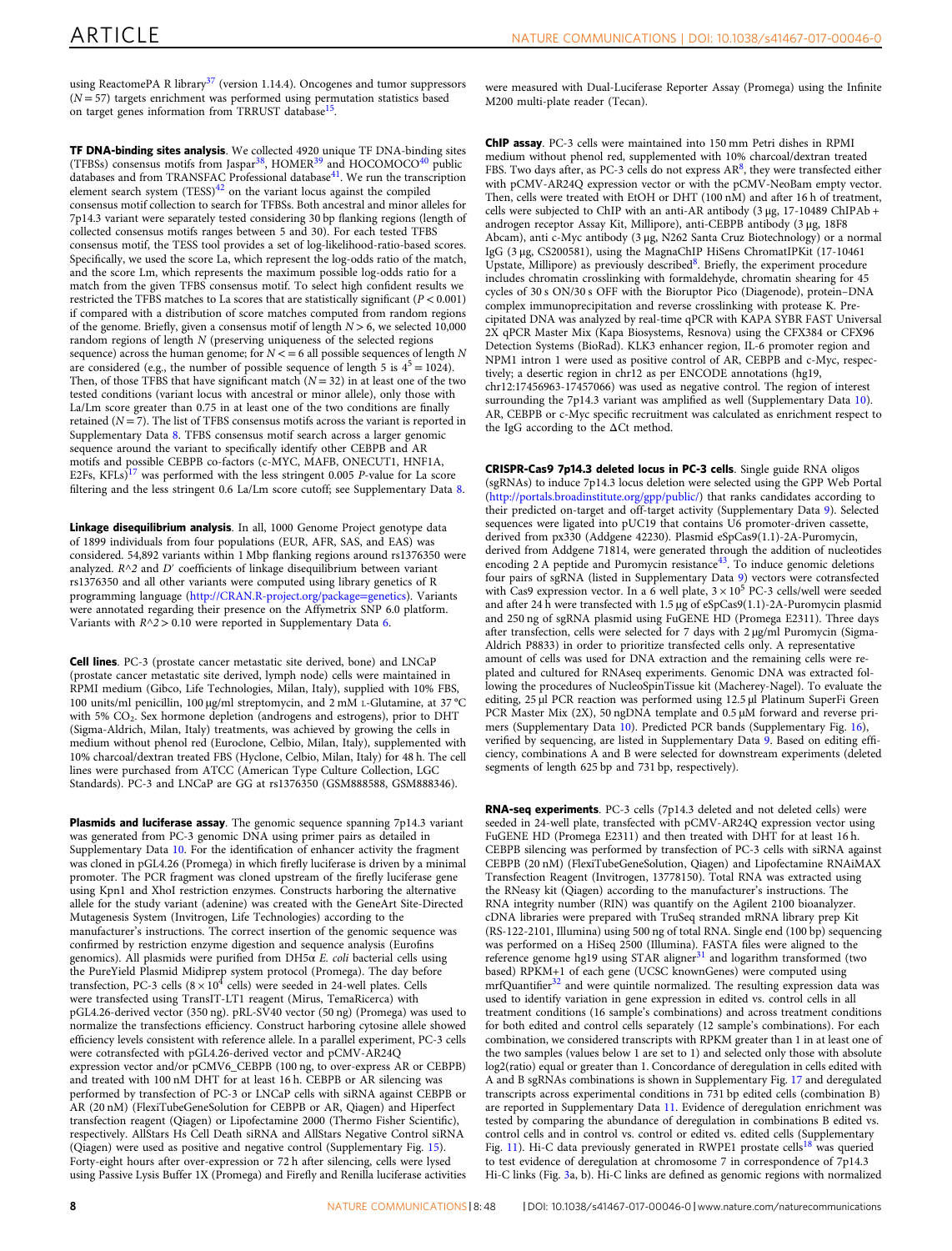<span id="page-8-0"></span>Hi-C signal above the 90th percentile of the overall intra-chromosomal 7p14.3 normalized Hi-C signal distribution (Supplementary Fig. 18).

Real-time qPCR. PC-3 cells were seeded in 6-well plate. Total RNA was extracted using the RNeasy kit (Qiagen) according to the manufacturer's instructions. Two-hundred nanogram of total RNA was retro-transcripted into cDNA using the Revert Aid First Strand cDNA Synthesis Kit (ThermoFisher Scientific). Then, qPCR reactions in real-time were performed using KAPA SYBR FAST Universal 2X qPCR Master Mix (Kapa Biosystems, Resnova) using the CFX384 or CFX96 Detection Systems (BioRad). Analysis of relative mRNA expression was performed using the ΔΔCt method with GAPDH (glyceraldehyde 3-phosphate dehydrogenase) as reference genes (primers sequences in Supplementary Data 10). RNA-seq validation of selected transcripts (Supplementary Data 10) was performed with qPCR including RAB1B, BAP1, and BCAP31 as negative controls. As control cells, we used PC-3 transfected with  $pSpCas(1.1)<sup>43</sup>$ , sgRNA\_scramble, and pGL4.14. After 72 h from transfection, cells were selected with Puromycin for 4 days and harvest for 4 weeks.

Western blot. Proteins were extracted from PC-3 cells with ice-cold RIPA (Radio Immuno-Precipitation Assay) lysis buffer supplemented with protease inhibitor cocktail (11873580001, Roche), then homogenized in a dounce homogenizer for 1 h and centrifuged at 13,400 rcf at 4 °C for 10 min. The supernatants were collected and boiled with 6x sample buffer at 95 °C for 5 min. The samples were separated by sodium dodecyl sulfate polyacrylamide gel electrophoresis and transferred to nitrocellulose membranes using wet transfer or the semi-dry iBlot Transfer System (Invitrogen, Life Technologies). The membranes were blocked with 5% non-fat dry milk in PBS-T for 1 h, then incubated with either anti-CEBPB (Abcam 18F8, 1:1000 dilution), anti-AR (Cell Signaling 5153 S, 1:1000 dilution), anti-c-Myc (Santa Cruz N262,1:1000), anti-GAPDH (Santa Cruz Biotechnology, sc-322330 dilution) or antibeta-Tubulin (Santa Cruz Biotechnology 3F3-G2, 1:8000 dilution) antibody in 1% non-fat dry milk in PBS-T overnight at 4 °C. Membranes were then incubated with secondary goat anti-mouse (Santa Cruz Biotechnology A9044, 1:10000) or goat antirabbit antibodies (Sigma-Aldrich A9169, 1:12,000) for 1 h at room temperature. Detection was achieved using the ECL Select detection reagent (Amersham, GE Health Care) with the ChemiDoc XRS + System (BioRad) (Supplementary Figs. 19 and 20).

Data availability. RNA-seq data of control and edited PC-3 cells have been deposited at BioProject database under the accession code PRJNA381797. All other remaining data are available within the article and Supplementary Files, or available from the authors upon request.

Received: 8 September 2016 Accepted: 28 April 2017 Published online: 29 June 2017

## **References**<br>1. Cancer Ger

- Cancer Genome Atlas Research N. The molecular taxonomy of primary prostate. Cancer Cell 163, 1011–1025 (2015).
- 2. Mucci, L. A. et al. Familial risk and heritability of cancer among twins in nordic countries. JAMA 315, 68–76 (2016).
- 3. Al Olama, A. A. et al. A meta-analysis of 87,040 individuals identifies 23 new susceptibility loci for prostate cancer. Nat. Genet. 46, 1103–1109 (2014).
- 4. Khurana, E. et al. Role of non-coding sequence variants in cancer. Nat. Rev. Genet. 17, 93–108 (2016).
- 5. Berger, M. F. et al. The genomic complexity of primary human prostate cancer. Nature 470, 214–220 (2011).
- 6. Bernstein, B. E. et al. An integrated encyclopedia of DNA elements in the human genome. Nature 489, 57–74 (2012).
- 7. Hanahan, D. & Weinberg, R. A. Hallmarks of cancer: the next generation. Cell 144, 646–674 (2011).
- 8. Garritano, S. et al. In-silico identification and functional validation of allele-dependent AR enhancers. Oncotarget 6, 4816–4828 (2015).
- 9. Barbieri, C. E. et al. Exome sequencing identifies recurrent SPOP, FOXA1 and MED12 mutations in prostate cancer. Nat. Genet. 44, 685–689 (2012).
- 10. Tomlins, S. A. et al. Recurrent fusion of TMPRSS2 and ETS transcription factor genes in prostate cancer. Science 310, 644-648 (2005).
- 11. Baca, S. C. et al. Punctuated evolution of prostate cancer genomes. Cell 153, 666–677 (2013).
- 12. Demichelis, F. et al. Identification of functionally active, low frequency copy number variants at 15q21.3 and 12q21.31 associated with prostate cancer risk. Proc. Natl Acad. Sci. USA 109, 6686–6691 (2012).
- 13. Blattner, M. et al. SPOP mutations in prostate cancer across demographically diverse patient cohorts. Neoplasia 16, 14–20 (2014).
- 14. Walker, E. J. et al. Monoallelic expression determines oncogenic progression and outcome in benign and malignant brain tumors. Cancer Res. 72, 636–644 (2012).
- 15. Han, H. et al. TRRUST: a reference database of human transcriptional regulatory interactions. Sci. Rep. 5, 11432, doi:[10.1038/srep11432](http://dx.doi.org/10.1038/srep11432) (2015).
- 16. Zhang, J. et al. C/EBPalpha redirects androgen receptor signaling through a unique bimodal interaction. Oncogene 29, 723-738 (2010).
- 17. Jakobsen, J. S. et al. Temporal mapping of CEBPA and CEBPB binding during liver regeneration reveals dynamic occupancy and specific regulatory codes for homeostatic and cell cycle gene batteries. Genome Res. 23, 592–603 (2013).
- 18. Rickman, D. S. et al. Oncogene-mediated alterations in chromatin conformation. Proc. Natl Acad. Sci. USA 109, 9083–9088 (2012).
- 19. Hofer, M. D. et al. Genome-wide linkage analysis of TMPRSS2-ERG fusion in familial prostate cancer. Cancer Res. 69, 640–646 (2009).
- 20. Fitzgerald, L. M. et al. Genome-wide association study identifies a genetic variant associated with risk for more aggressive prostate cancer. Cancer Epidemiol., Biomarkers Prev. 20, 1196–1203 (2011).
- 21. Clinckemalie, L. et al. Androgen regulation of the TMPRSS2 gene and the effect of a SNP in an androgen response element. Mol. Endocrinol. 27, 2028–2040 (2013).
- 22. Luedeke, M. et al. Prostate cancer risk regions at 8q24 and 17q24 are differentially associated with somatic TMPRSS2:ERG fusion status. Hum. Mol. Genet. 25, 5490–5499 (2016).
- 23. Boysen, G. et al. SPOP mutation leads to genomic instability in prostate cancer. eLife 4, [10.7554/eLife.09207](http://dx.doi.org/10.7554/eLife.09207) (2015).
- 24. Geng, C. et al. Prostate cancer-associated mutations in speckle-type POZ protein (SPOP) regulate steroid receptor coactivator 3 protein turnover. Proc. Natl. Acad. Sci. USA 110, 6997–7002 (2013).
- 25. Bu, H. et al. Putative prostate cancer risk SNP in an androgen receptor-binding site of the melanophilin gene illustrates enrichment of risk SNPs in androgen receptor target sites. Hum. Mutat. 37, 52–64 (2016).
- 26. Quinlan, A. R. & Hall, I. M. BEDTools: a flexible suite of utilities for comparing genomic features. Bioinformatics 26, 841-842 (2010).
- 27. Wang, Q. B. et al. Androgen receptor regulates a distinct transcription program in androgen-independent prostate. Cancer Cell 138, 245–256 (2009).
- 28. Price, A. L. et al. Principal components analysis corrects for stratification in genome-wide association studies. Nat. Genet. 38, 904–909 (2006).
- 29. Schaefer, G. et al. Distinct ERG rearrangement prevalence in prostate cancer: higher frequency in young age and in low PSA prostate cancer. Prostate Cancer Prostatic. Dis. 16, 132–138 (2013).
- 30. Chakravarty, D. et al. The oestrogen receptor alpha-regulated lncRNA NEAT1 is a critical modulator of prostate cancer. Nat. Commun. 5, 5383, doi[:10.1038/](http://dx.doi.org/10.1038/ncomms6383) [ncomms6383](http://dx.doi.org/10.1038/ncomms6383) (2014).
- 31. Dobin, A. et al. STAR: ultrafast universal RNA-seq aligner. Bioinformatics 29, 15–21 (2013).
- 32. Habegger, L. et al. RSEQtools: a modular framework to analyze RNA-Seq data using compact, anonymized data summaries. Bioinformatics 27, 281–283 (2011).
- 33. Purcell, S. et al. PLINK: a tool set for whole-genome association and population-based linkage analyses. Am. J. Hum. Genet. 81, 559–575 (2007).
- 34. Csardi G., Nepusz T. The igraph software package for complex network research. InterJournal Complex Syst., 1695 (2006).
- 35. Shannon, P. et al. Cytoscape: a software environment for integrated models of biomolecular interaction networks. Genome Res. 13, 2498–2504 (2003).
- 36. Milacic, M. et al. Annotating cancer variants and anti-cancer therapeutics in reactome. Cancers (Basel) 4, 1180–1211 (2012).
- 37. Yu, G. & He, Q. Y. ReactomePA: an R/Bioconductor package for reactome pathway analysis and visualization. Mol. Biosyst. 12, 477–479 (2016).
- 38. Mathelier, A. et al. JASPAR 2016: a major expansion and update of the open-access database of transcription factor binding profiles. Nucleic Acids Res. 44, D110–D115 (2016).
- 39. Heinz, S. et al. Simple combinations of lineage-determining transcription factors prime cis-regulatory elements required for macrophage and B cell identities. Mol. Cell 38, 576–589 (2010).
- 40. Kulakovskiy, I. V. et al. HOCOMOCO: a comprehensive collection of human transcription factor binding sites models. Nucleic Acids Res. 41, D195–D202 (2013).
- 41. Matys, V. et al. TRANSFAC and its module TRANSCompel: transcriptional gene regulation in eukaryotes. Nucleic Acids Res. 34, D108–D110 (2006).
- 42. Schug, J. Using TESS to predict transcription factor binding sites in DNA sequence. Curr. Protoc. Bioinformatics Chapter 2, Unit 2 6 (2008).
- 43. Shalem, O. et al. Genome-scale CRISPR-Cas9 knockout screening in human cells. Science 343, 84–87 (2014).

## Acknowledgements

This work was supported by the Associazione Italiana per la Ricerca sul Cancro (AIRC, IG 13562 and IG 19221 to F.D.) and the U.S. Department of Defense (PC094516 to F.D.). We would like to thank Nima Sharifi and Francesca Lorenzin for constructive discussions on the manuscript, Myriam Kossai for technical work, and the LaBSSAH-CIBIO Next Generation Sequencing Facility of the University of Trento for sequencing samples.